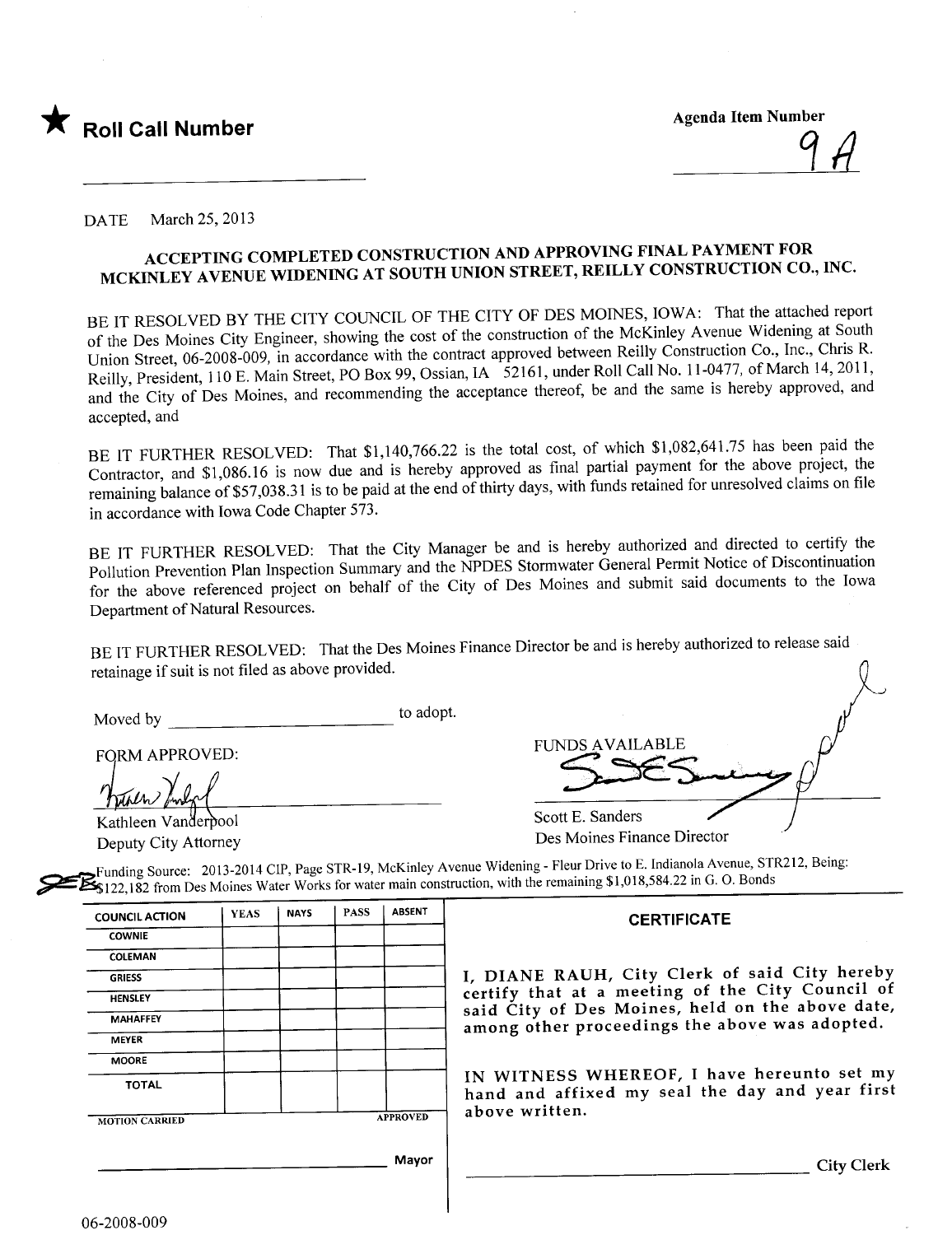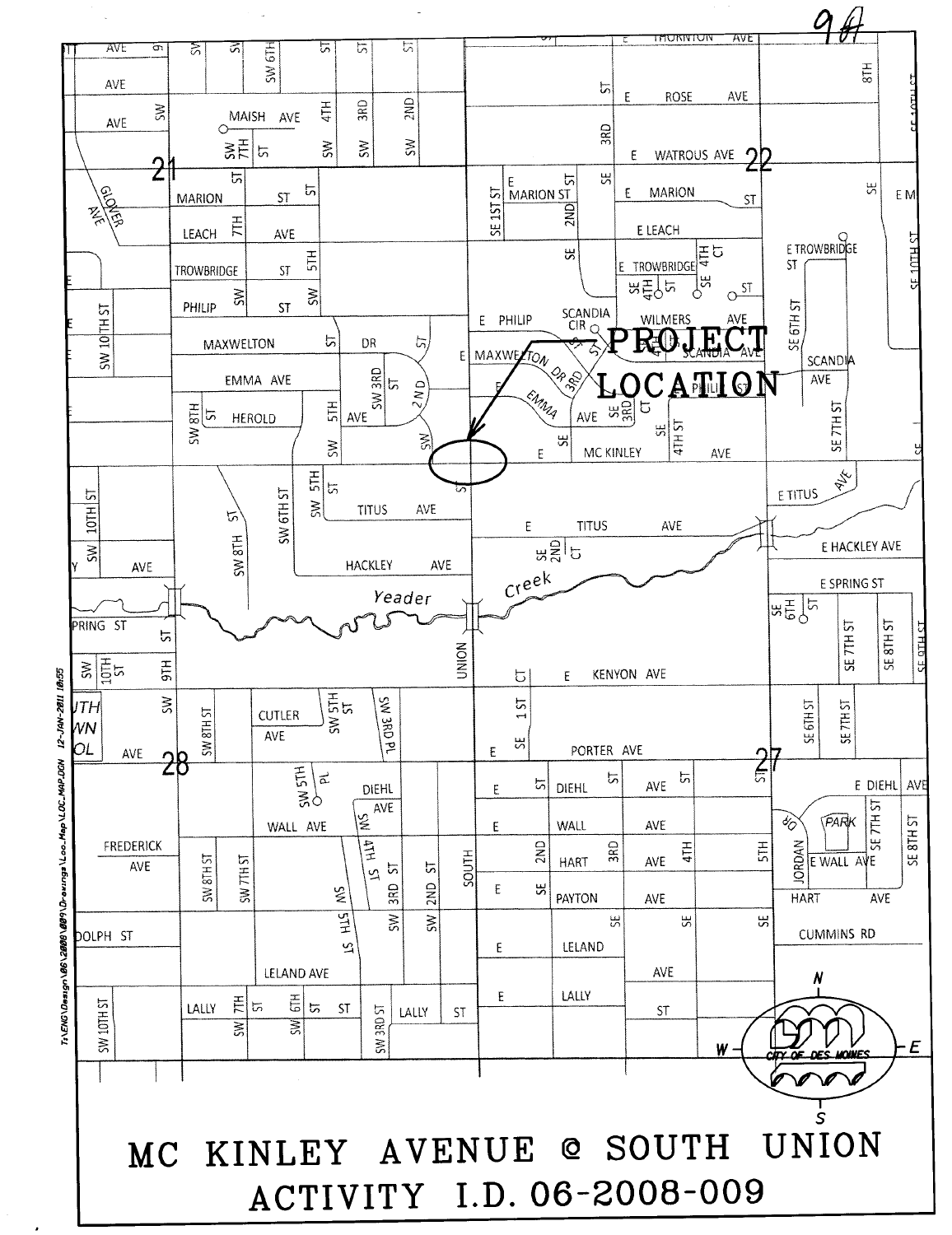

# PROJECT SUMMARY

Police Station Boiler Replacement

## Activity ID 10-2012-004

On June 25,2012, under Roll Call No. 12-1054, the Council awarded the contract for the above improvements to The Waldinger Corporation, in the amount of \$333,195.00. Tabulated below is a history of project change orders

| Change<br>Order No.             | <b>Initiated By</b> | <b>Description</b>                                                                                                                                                      | Amount        |
|---------------------------------|---------------------|-------------------------------------------------------------------------------------------------------------------------------------------------------------------------|---------------|
| $\mathbf{1}$                    | User                | 8/2/2012                                                                                                                                                                | \$10,465.00   |
|                                 |                     | Remove & salvage steel from jail                                                                                                                                        |               |
| $\overline{2}$                  | User                | 8/10/2012                                                                                                                                                               | \$8,085.00    |
|                                 |                     | Remove painted wood window trim to allow removal of<br>steel at twelve windows; remove & dispose of 30 steam<br>radiators; and re-route and re-connect sanitary drains. |               |
| 3                               | User                | 8/21/2012                                                                                                                                                               | \$1,104.00    |
|                                 |                     | Re-install wood window trim.                                                                                                                                            |               |
| User<br>$\overline{\mathbf{4}}$ |                     | 8/21/2012                                                                                                                                                               | \$5,795.00    |
|                                 |                     | Building Services requested a bypass on the heat pump<br>return line be added.                                                                                          |               |
| 5<br>User                       |                     | 9/24/2012                                                                                                                                                               | \$1,267.00    |
|                                 |                     | Add sensor for chiller water meter; add due to change of<br>electrical requirements for heat pumps.                                                                     |               |
| 6                               | City                | 11/19/2012                                                                                                                                                              | \$384.00      |
|                                 |                     | Add flow totalizer display to water meter.                                                                                                                              |               |
| 7                               | City                | 2/25/2013                                                                                                                                                               | \$(25,085.00) |
|                                 |                     | Deduct for unused funds for patching and repair work.                                                                                                                   |               |
|                                 |                     | <b>Original Contract Amount</b>                                                                                                                                         | \$333,195.00  |
|                                 |                     | <b>Total Change Orders</b>                                                                                                                                              | \$2,015.00    |
|                                 |                     | Percent of Change Orders to Original Contract                                                                                                                           | 0.60%         |
|                                 |                     | <b>Total Contract Amount</b>                                                                                                                                            | \$335,210.00  |
|                                 |                     |                                                                                                                                                                         |               |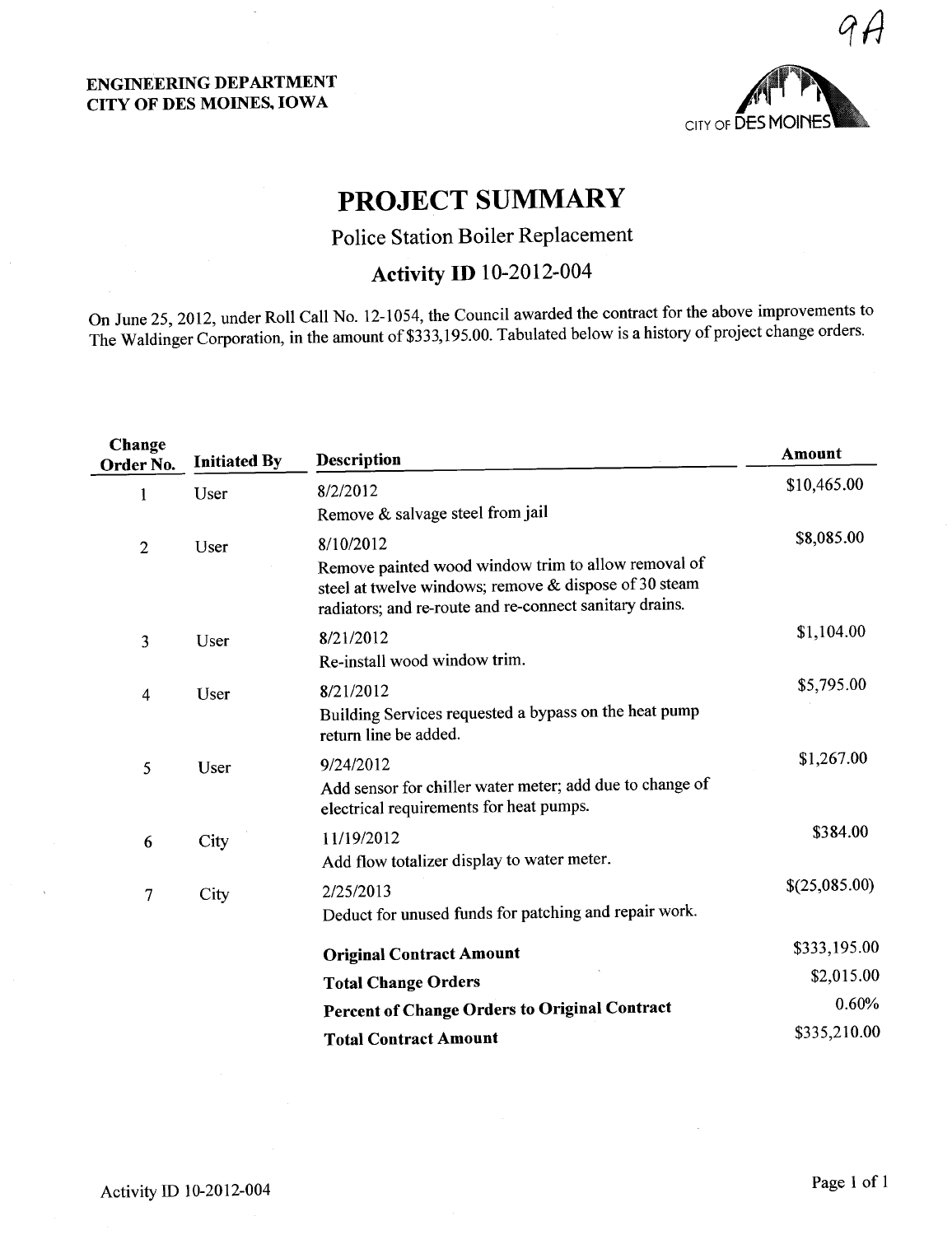



## CERTIFICATION OF COMPLETION

### AGENDA HEADING:

Accepting completed construction and approving final payment for the McKinley A venue Widening at South Union Street, Reily Construction Co., Inc.

#### SYNOPSIS:

Approve the Engineer's Certification of Completion, accept construction of said improvement, and authorize final payment to the contractor.

### FISCAL IMPACT:

Amount: \$1,140,766.22 As-Built Contract Cost

Funding Source: 2013-2014 CIP, Page STR-19, McKinley Avenue Widening - Fleur Drive to E. Indianola Avenue, STR212, Being: \$122,182 from Des Moines Water Works for water main construction, with the remaining \$1,018,584.22 in G. O. Bonds

## CERTIFICATION OF COMPLETION:

On March 14, 2011, under Roll Call No.1 1-0477, the City Council awarded a contract to Reily Construction Co., Inc., Chris R. Reily, President, 110 E. Main Street, PO Box 99, Ossian, IA 52161 for the construction of the following improvement:

McKinley Avenue Widening at South Union Street, 06-2008-009

The improvement includes the widening and reconstruction of McKinley A venue at South Union Street with lO-inch thick full-depth Portland Cement Concrete; together with pavement removal, excavation, water main construction, storm drainage, subdrain, subbase placement, driveways, sidewalks, sodding, and miscellaneous associated work including cleanup; in accordance with the contract documents, including Plan File Nos. 521-094/177, on McKinley A venue at South Union Street.

I hereby certify that the construction of said McKinley A venue Widening at South Union Street, Activity ID 06-2008-009, has been completed in substantial compliance with the terms of said contract, and I hereby recommend that the work be accepted. The work commenced on April 25, 2011, and was completed on March I 8, 2013.

 $\mathbf{1}$